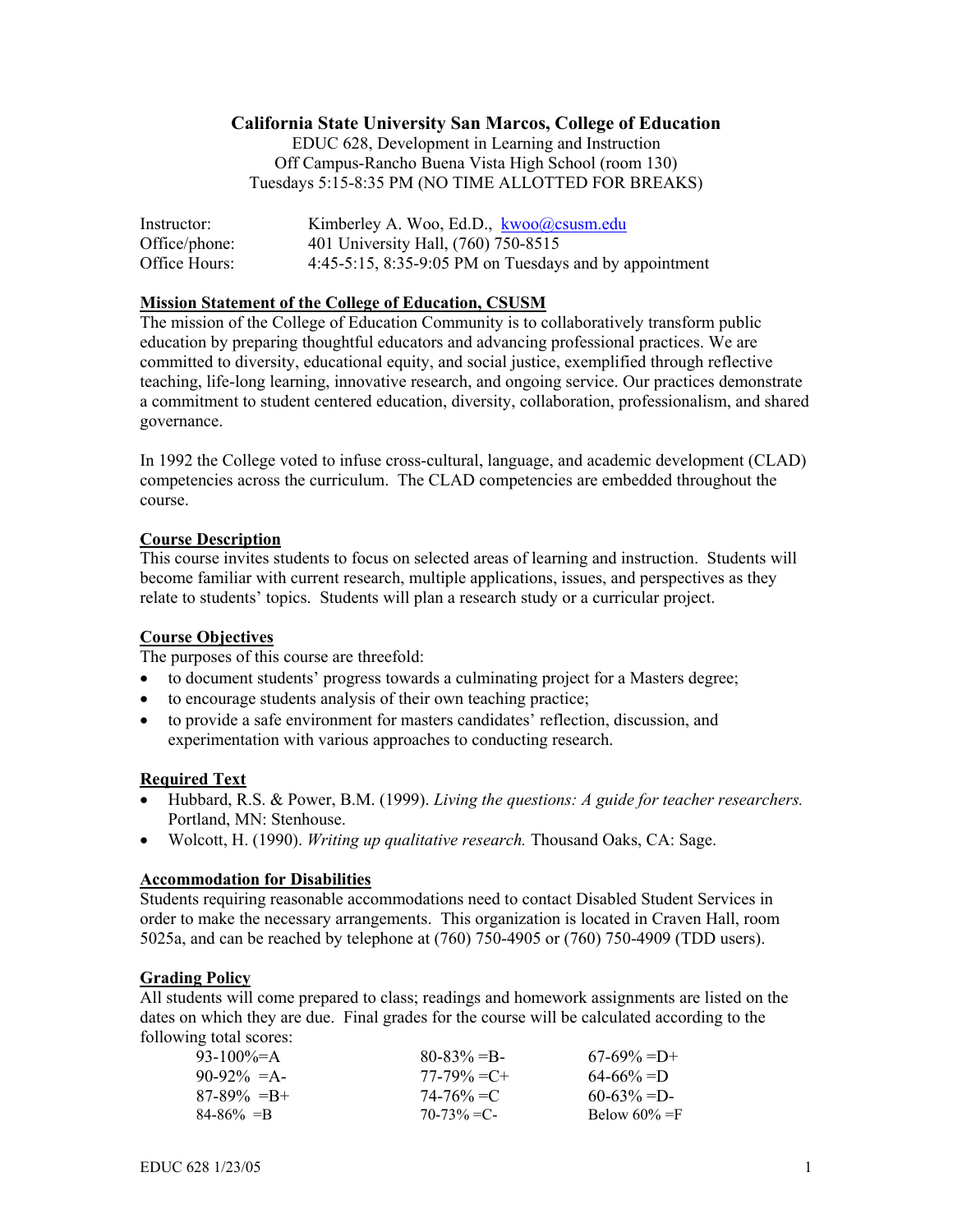All required work is expected to be on time. One grade level will be deducted for each class meeting for which it is late (e.g., an "A" assignment that is submitted one class session late will be marked down to an A-). Unless prior instructor approval is secured, assignments will not be accepted three class sessions after which they are due. Life and death situations will be handled on a case-by-case basis, as determined by the instructor.

It is expected that students will proofread and edit their assignments prior to submission. Students will ensure that the text is error-free and ideas are logically and concisely presented. Refer to American Psychological Association (APA) manual, 5<sup>th</sup> edition, for guidance. Neglecting to do the above will impact the instructor's ability to read and understand the text; the assignment's grade will be negatively affected as a result of this oversight.

Finally, students will conduct themselves in a professional manner. This notion of professionalism includes but is not limited to:

- On-time arrival to all class sessions:
- Advance preparation of readings and timely submission of assignments;
- Respectful participation in all settings (e.g., whole group, small group, in/outside of class);
- Carefully considered, culturally aware approaches to solution-finding.

#### **Plagiarism**

All work submitted for this course should reflect students' efforts. When relying on supporting documents authored by others, it is necessary to cite them clearly and completely. Failure to do so may result in failure of the course.

#### **College of Education attendance policy**

Due to the interactive nature of courses in the College, and the value placed on the contributions of every student, students are expected to prepare for, attend, and participate in all classes. For extenuating circumstances contact the instructors **before** class is missed, and make arrangements to make up what was missed. At minimum, a student must attend more than 80% of class time, or s/he may not receive a passing grade for the course. If a student misses two class sessions or is late (or leaves early) for more than three sessions, the highest possible grade earned will be a "C+". **Notification of absences does not allow students to assume they are automatically excused.** 

#### **Proposed class agenda**

| $5:15 - 5:30$ | Announcements                                                       |
|---------------|---------------------------------------------------------------------|
| $5:30-6:30$   | Student reading activities and facilitation of dialogue             |
| $6:30-7:15$   | Instructor-led activity to reinforce reading and/or research skills |
| $7:15 - 7:35$ | Student #1                                                          |
| $7:35 - 7:40$ | Questions                                                           |
| $7:40-8:00$   | Student #2                                                          |
| $8:00 - 8:05$ | Questions                                                           |
| $8:05 - 8:25$ | Student #3                                                          |
| $8:25 - 8:30$ | Questions                                                           |
| $8:30 - 8:35$ | Wrap up/return papers, meet with individual students                |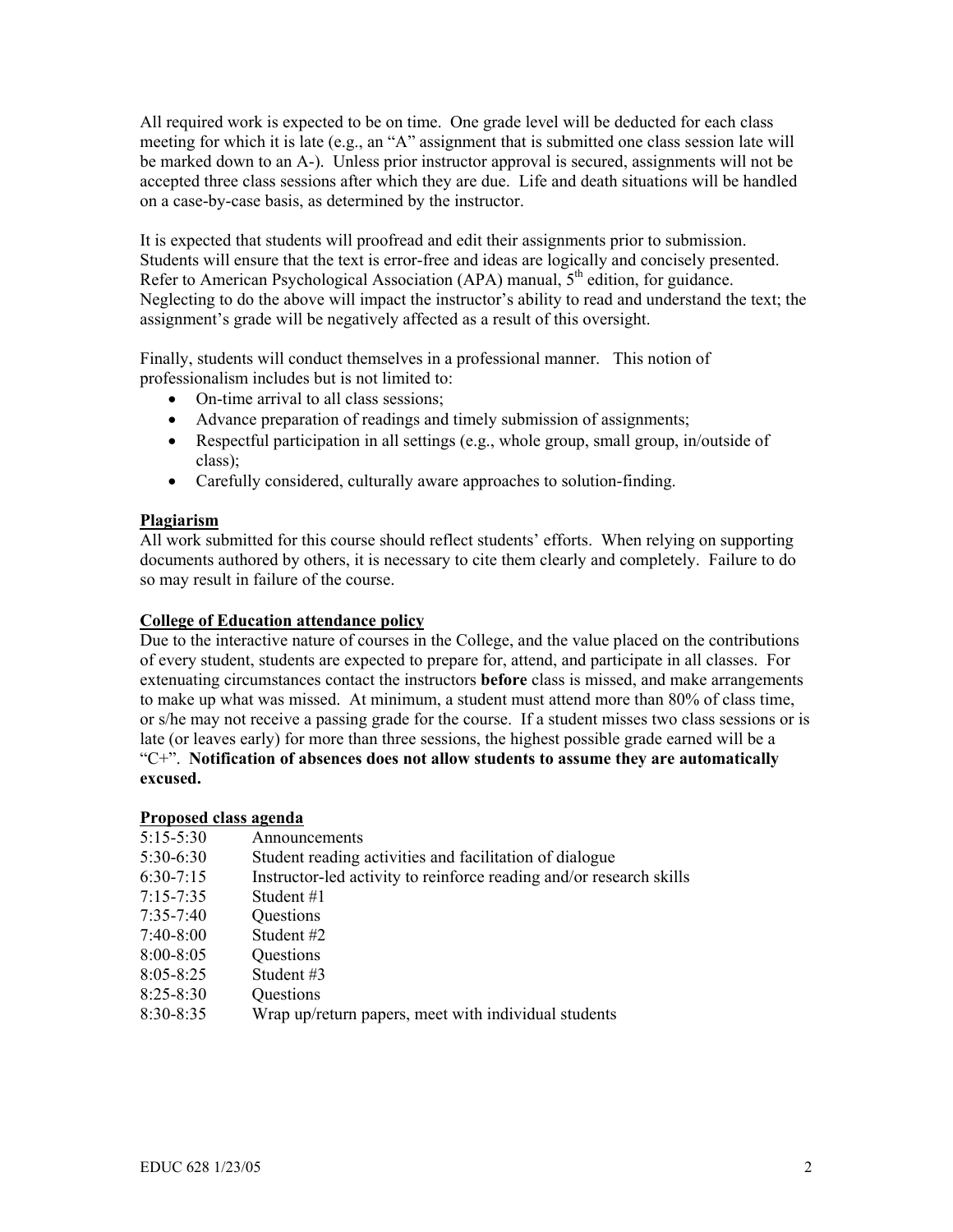\_\_\_\_\_\_\_\_\_\_\_\_\_\_\_\_\_\_\_\_\_\_\_\_\_\_\_\_\_\_ \_\_\_\_\_\_\_\_\_\_\_\_\_\_\_\_\_\_\_\_\_\_\_\_\_\_\_\_\_\_ (student's name/ signature and date) (home telephone/cell phone)

## **Attendance/participation (12%)**

| 1/18 | $2/26$ or $3/5$ |
|------|-----------------|
| 1/25 | 3/1             |
| 2/1  | 3/8             |
| 2/8  | $3/15$          |
| 2/15 | 3/22            |
| 2/22 | 4/5             |

### **Assignments (85%)**

| Facilitate activity(s) and dialogue about reading<br>(date) |                                              | $(10\%)$ |
|-------------------------------------------------------------|----------------------------------------------|----------|
|                                                             | Individual presentation of work<br>(date)    | $(10\%)$ |
| 2/8                                                         | $1st$ draft of class project (3-10 pages)    | $(10\%)$ |
| 2/15                                                        | Feedback to a peer's 1st draft               | (5%)     |
| 3/1                                                         | $2nd$ draft of class project (7-15 pages)    | $(10\%)$ |
| 3/8                                                         | Feedback to a peer's $2nd$ draft             | (5%)     |
| 4/5                                                         | Final version of class project (10-20 pages) | (15%)    |
| 4/5                                                         | Feedback to peer's final draft               | $(10\%)$ |
| 4/5                                                         | Practice presentations                       | $(10\%)$ |
| Professional demeanor (3%)                                  |                                              | (3%)     |

**Total \_\_\_\_\_\_\_\_(100%)**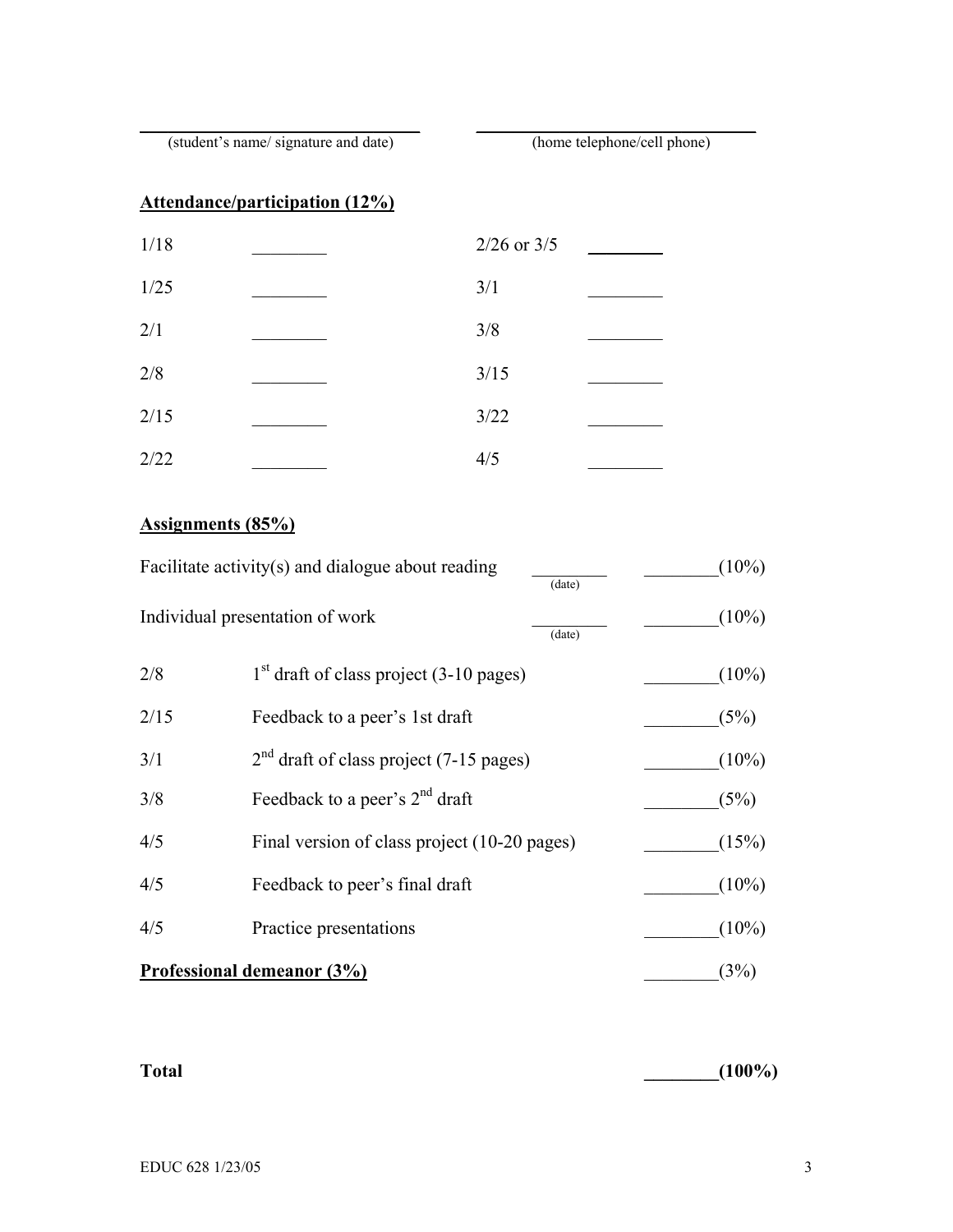| January 18 | Introduction to course<br>Icebreakers: Two truths and a lie, "This is a what?" Paired<br>Introductions with one risk.<br>Review process of the CSUSM T $&$ L MA program (Tracking<br>$\bullet$<br>sheets).<br>Think about (R) research.<br>$\bullet$<br>o What does research look like?<br>o Who engages in research?<br>o Where is research done?<br>Is there a best time to do research?<br>$\circ$<br>o Why should we do research?<br>o Review basic components of a thesis/project.<br>Activity to discern students' MA thesis/project status.<br>$\bullet$<br>Goal setting for the course.<br>$\bullet$<br>Review syllabus, course, and project presentation expectations.<br>$\bullet$<br>Discuss weekend field experience.<br>$\bullet$<br>Pick reading presentation nights.<br>$\bullet$ |
|------------|--------------------------------------------------------------------------------------------------------------------------------------------------------------------------------------------------------------------------------------------------------------------------------------------------------------------------------------------------------------------------------------------------------------------------------------------------------------------------------------------------------------------------------------------------------------------------------------------------------------------------------------------------------------------------------------------------------------------------------------------------------------------------------------------------|
| January 25 | (Re) visiting our preliminary thinking and basic research skills<br>Learning to write an abstract/précis: An icebreaker activity to<br>$\bullet$<br>review key points.<br>(Re)learning to write a literature review.<br>$\bullet$<br>Three students present their work.<br>H & P, chapters 1-2.<br>∗<br>$\ast$<br>W, chapters 1-2.                                                                                                                                                                                                                                                                                                                                                                                                                                                               |
| February 1 | Basic research skills and creating "the question(s)"<br>APA citation exercise with readings from 1/18 and 1/25.<br>$\bullet$<br>Develop criteria for $1st$ draft.<br>$\bullet$<br>Three students present their work.<br>$\bullet$<br>∗<br>H & P, chapter 3.<br>W, chapter 3.<br>∗                                                                                                                                                                                                                                                                                                                                                                                                                                                                                                                |
| February 8 | What are data? What is datum?<br>Brainstorm and experiment with various data gathering<br>techniques.<br>Going into the field to practice taking field notes.<br>Three students present their work.<br>Bring a tape recorder and cassette to class (one per pair)<br>÷<br>Turn in 1 <sup>st</sup> draft of class project (3-10 pages)<br>÷<br>*<br>W, chapter 4.                                                                                                                                                                                                                                                                                                                                                                                                                                 |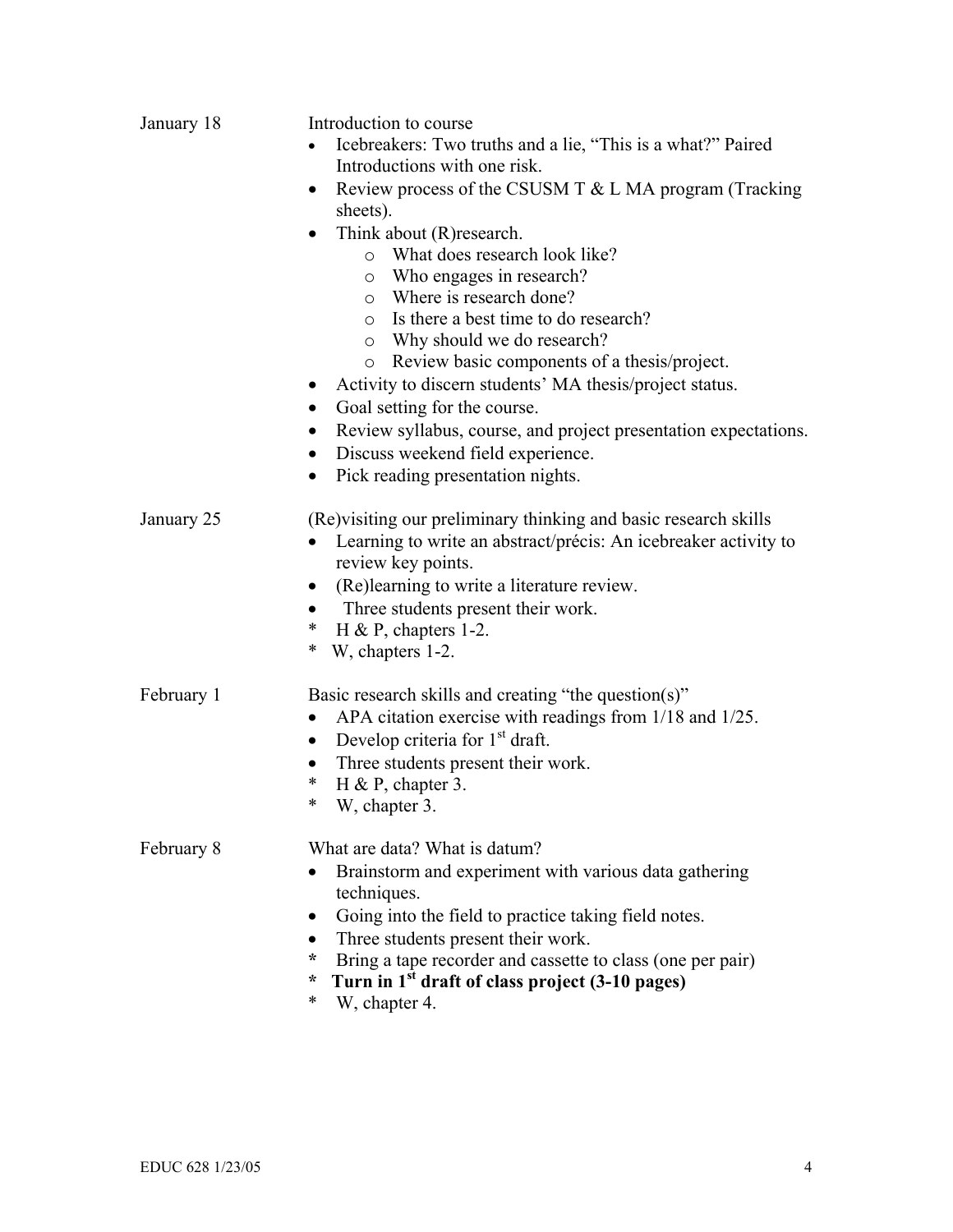| February 15        | Organizing data<br>In-class feedback to peer's work, with particular attention to<br>organization.<br>Three students present their work.<br>Feedback to a peer's 1st draft.<br>$\bullet$<br>*<br>Bring markers or colored pencils to class.<br>*<br>Bring sticky notes to class.<br>$\ast$<br>Bring 3 x 5 cards to class.<br>*<br>H & P, chapter 4. |
|--------------------|-----------------------------------------------------------------------------------------------------------------------------------------------------------------------------------------------------------------------------------------------------------------------------------------------------------------------------------------------------|
| February 22        | Data analysis<br>Hands-on activity: In pairs or triads, analyze data in at least<br>$\bullet$<br>two different ways.<br>Pros and cons?<br>$\bullet$<br>Develop criteria for draft #2.<br>$\bullet$<br>Three students present their work.<br>$\bullet$<br>∗<br>H & P, chapter 5.<br>W, chapter 5                                                     |
| Feb. 26 or March 5 | Field experience-dance!                                                                                                                                                                                                                                                                                                                             |
| March 1            | Mid-way group and individual status check-Field trip this week?<br>Three students present their work.<br>$\bullet$<br>* Turn in $2^{nd}$ draft of class project (7-15 pages).<br>*<br>H & P, chapter 6.                                                                                                                                             |
| March 8            | Thinking and reading like a researcher<br>Encouraging students to adopt researcher lenses.<br>Nacirema activity.<br>$\bullet$<br>Three students present their work.<br>$\bullet$<br>Feedback to peer's 2 <sup>nd</sup> draft of class project (7-15 pages).<br>*<br>*<br>H & P, chapter $6 & 7$ .<br>*<br>W, chapter 5.                             |
| March 15           | Recommendations for future work<br>Individual/ then pair share ways in which to continue building<br>upon work. "What areas need further exploration?"<br>Three students present their work.<br>*<br>H & P, chapter $8$                                                                                                                             |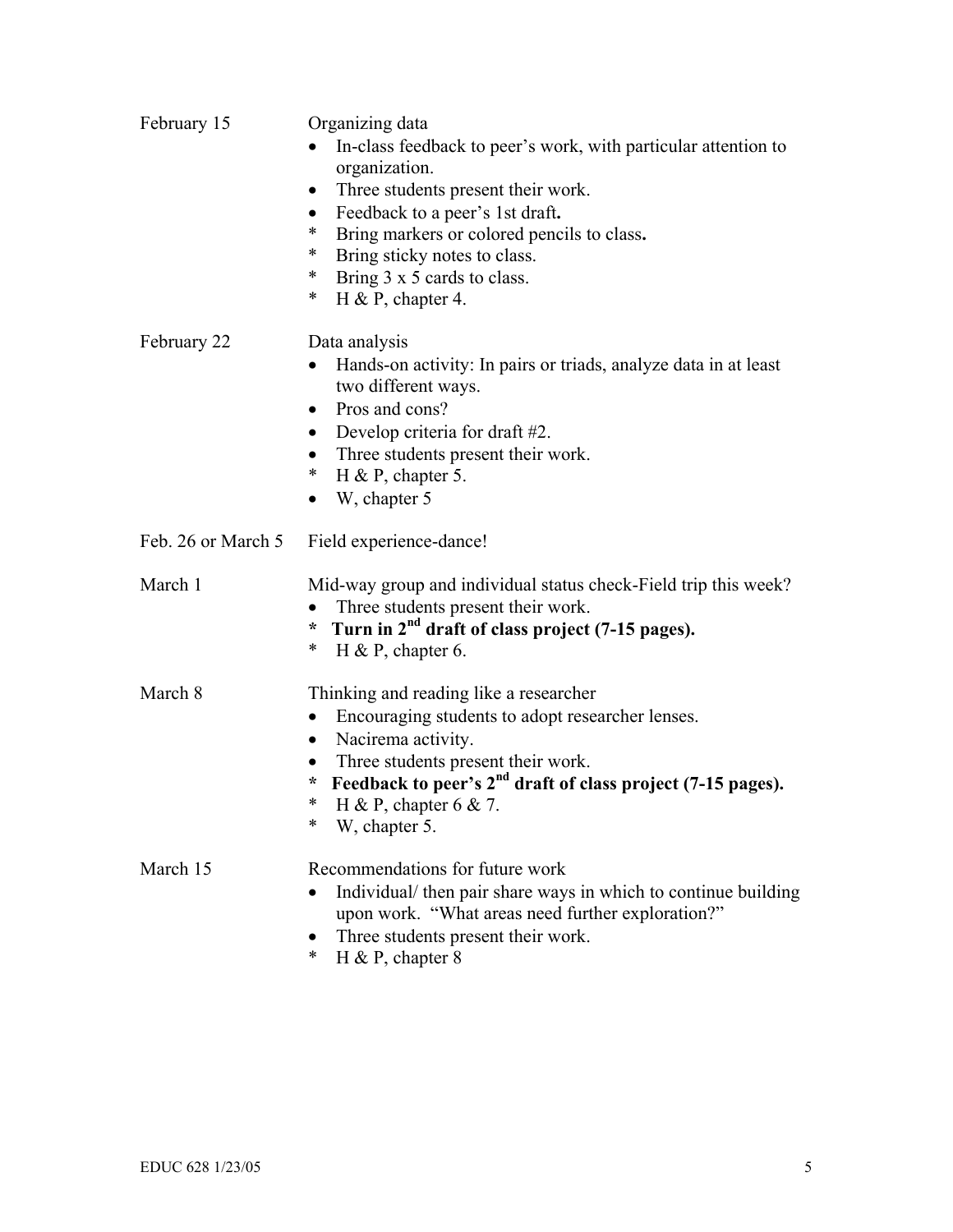| March 22 | Continuing future work.                                                                                    |  |  |
|----------|------------------------------------------------------------------------------------------------------------|--|--|
|          | In-class feedback to peer's work, with particular attention to<br>data analysis and areas for future work. |  |  |
|          | Three students present their work.<br>$\bullet$                                                            |  |  |
|          | Develop criteria for final version.<br>$\bullet$                                                           |  |  |
|          | Review entire process:<br>$\bullet$                                                                        |  |  |
|          | Did I meet my personal goals for the course?<br>$\circ$<br>What helped?<br>$\circ$                         |  |  |
|          | What hindered my progress?<br>$\circ$                                                                      |  |  |
|          | Co-create the practice presentation format and rubric                                                      |  |  |
|          | $\ast$<br>H & P. chapter 9                                                                                 |  |  |
|          | $\ast$<br>W, chapter 6                                                                                     |  |  |
| March 29 | CSUSM Spring break                                                                                         |  |  |
| April 5  | Preparing for the "defense."                                                                               |  |  |
|          | Three students present their work.                                                                         |  |  |
|          | Practice presentations.<br>$\bullet$                                                                       |  |  |
|          | Course evaluations.<br>$\bullet$                                                                           |  |  |
|          | Feedback to peer's final version.                                                                          |  |  |
|          | $\ast$<br>Submit final version (10-20 pages long).                                                         |  |  |
|          |                                                                                                            |  |  |
|          |                                                                                                            |  |  |